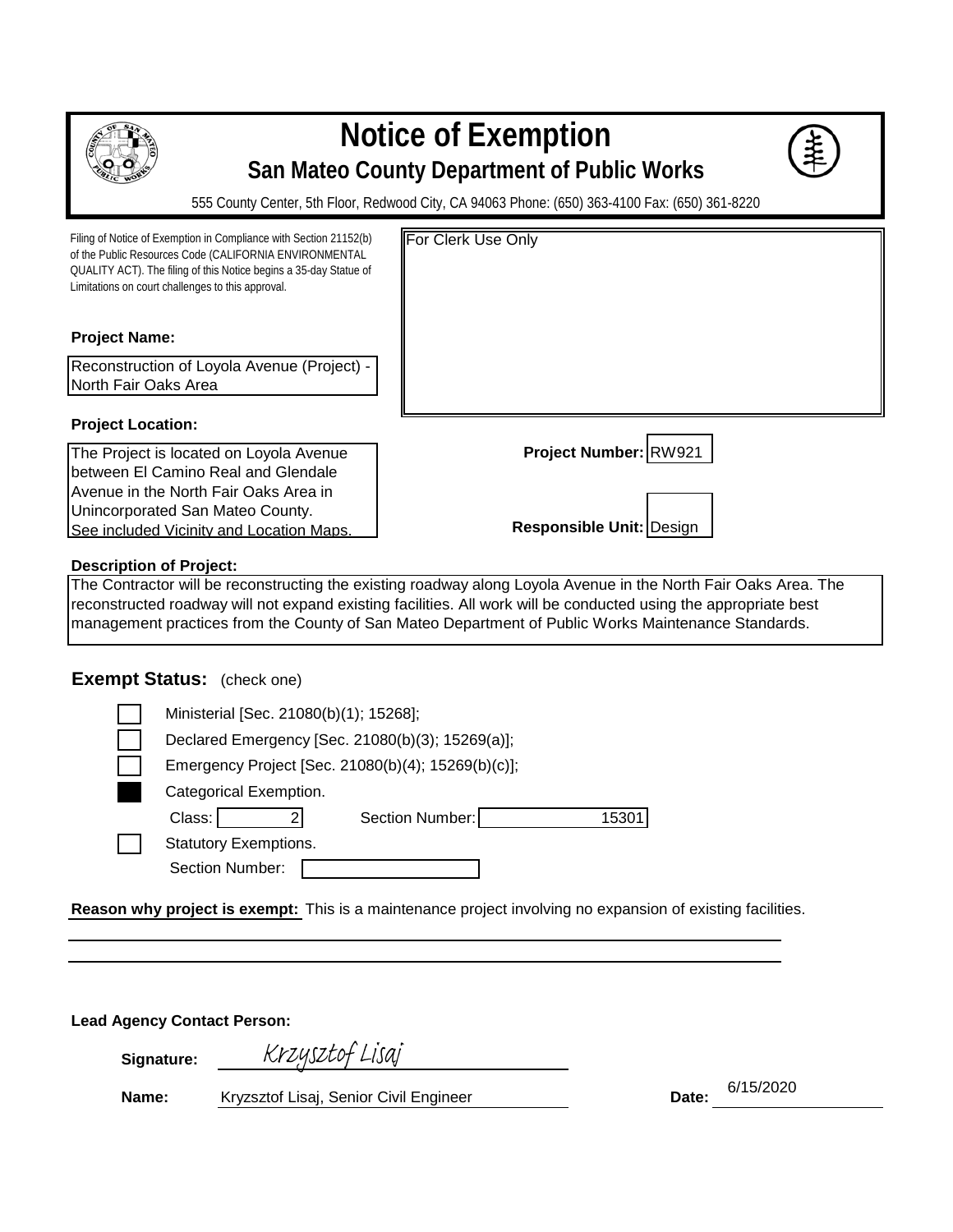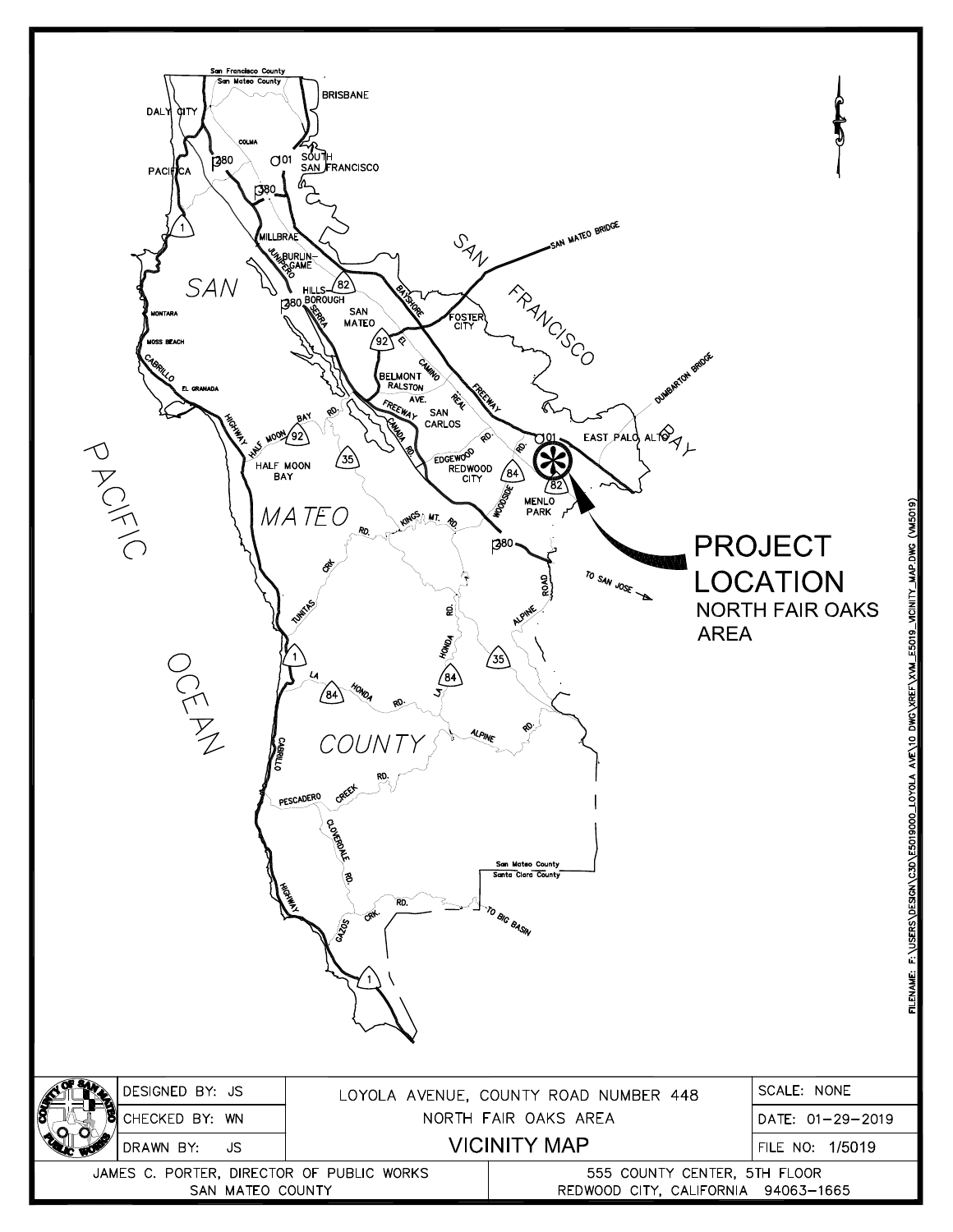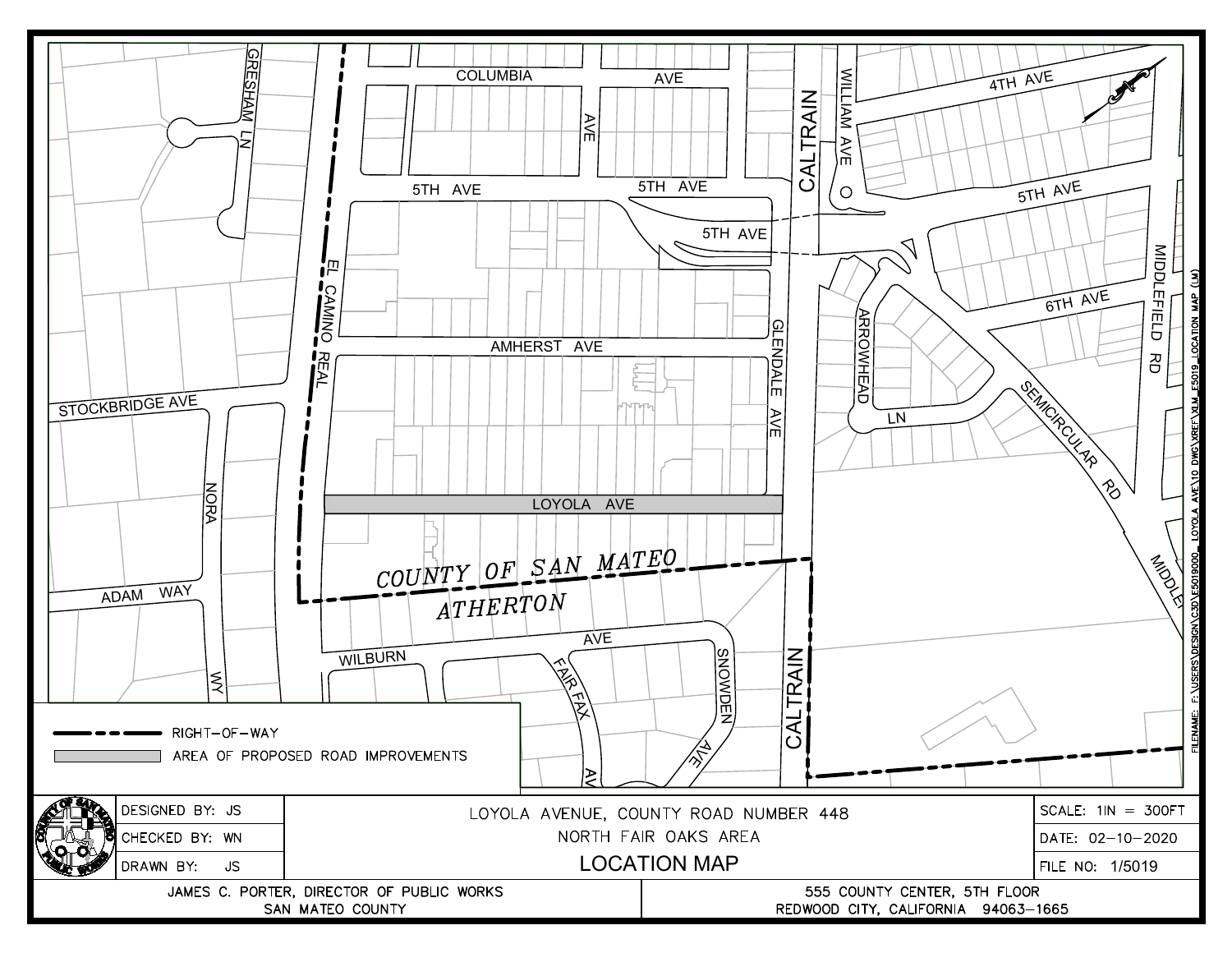|  | COUNTY OF SAN MATEO |  | PROOF |  | [Journal Entry Set Proof] |  | JFR611A0.DATA.JOB |                                                                                                                                     | Page 1 |
|--|---------------------|--|-------|--|---------------------------|--|-------------------|-------------------------------------------------------------------------------------------------------------------------------------|--------|
|  |                     |  |       |  |                           |  |                   | THU, JUN 11, 2020, 4:03 PM --req: FERNANDE--leq: GL JL--loc: PUBWORKS--job:13700408 J12161--proq: GL450 <2a86>--report id: GLJEBPRF |        |

SORT ORDER: JEID

| JE ID.                               | Date                | Description                     |                                          |                         | Second Reference 2ndDt/PEID                                                                                   |       | Batch/ContNo |                | Prep/ACG Hit/Tp CkNo/Views |                 |              |
|--------------------------------------|---------------------|---------------------------------|------------------------------------------|-------------------------|---------------------------------------------------------------------------------------------------------------|-------|--------------|----------------|----------------------------|-----------------|--------------|
| ================<br>JE484516         |                     |                                 | 06/10/2020 CEQA Notice of Exemption pymt |                         |                                                                                                               |       | JFR611A0     | FERNANDE N     | eeeeeee eeeee              | YYNN            |              |
| CODING STRUCTURE<br>JOB COST ACCOUNT |                     | SUB UNIT Title<br>JOB ORG Title |                                          |                         | SUB ACCT Description /<br>JOB OBJ Description                                                                 | Debit | Credit       | Misc Last Rec. |                            | Off.            | TACG<br>Note |
| 45220-7411<br>RW921-25013            |                     |                                 |                                          |                         | Road Fund Capital Projects Infrastructure Assets - R<br>Loyola Ave Reconstruction P Registration & Filing Fee | 50.00 | 0.00         | NO             |                            | 1 NY<br>1<br>NY | JL           |
| 13400-2027                           | Business Operations |                                 |                                          |                         | Tax Assessment/Vital Doc                                                                                      | 0.00  | 50.00        | NO             | 2                          | 1 NY            |              |
| TEXT RECORD: JE484516                |                     | 00                              |                                          |                         | Payment to the County Recorder's office for recording the CEQA Notice                                         |       |              |                |                            |                 |              |
| TEXT RECORD: JE484516                |                     | 01                              |                                          |                         | of Exemption with the County's Reconstruction of Loyola Ave Project.                                          |       |              |                |                            |                 |              |
| TEXT RECORD: JE484516                |                     | 02                              |                                          | (County Project# RW921) |                                                                                                               |       |              |                |                            |                 |              |
| TEXT RECORD: JE484516                |                     | 03                              | cc: Mike Schaller                        |                         |                                                                                                               |       |              |                |                            |                 |              |
| TEXT RECORD: JE484516                |                     | 04                              | Mark Chow                                |                         |                                                                                                               |       |              |                |                            |                 |              |
| TEXT RECORD: JE484516                |                     | 05                              |                                          | Krztsztof Lisaj         |                                                                                                               |       |              |                |                            |                 |              |
| TEXT RECORD: JE484516                |                     | 06                              | Wency Nq                                 |                         |                                                                                                               |       |              |                |                            |                 |              |
| TEXT RECORD: JE484516                | JE TOTAL: Primary   | 07                              | Alex Zhang                               |                         |                                                                                                               | 50.00 | 50.00        |                |                            |                 |              |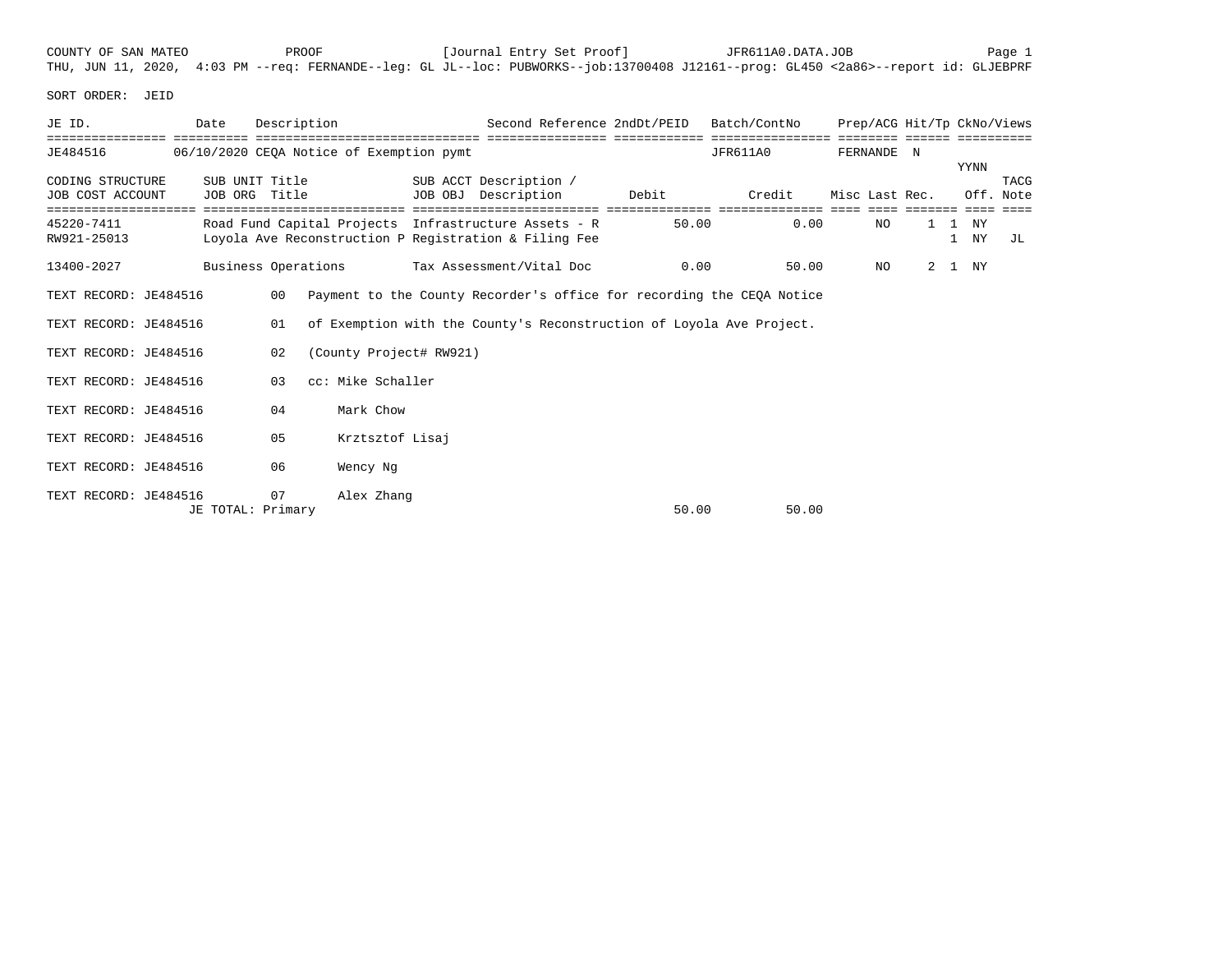COUNTY OF SAN MATEO **PROOF** PROOF [Journal Entry Set Proof] JFR611A0.DATA.JOB Page 2 THU, JUN 11, 2020, 4:03 PM --req: FERNANDE--leg: GL JL--loc: PUBWORKS--job:13700408 J12161--prog: GL450 <2a86>--report id: GLJEBPRF SORT ORDER: JEID JE ID. Date Description Second Reference 2ndDt/PEID Batch/ContNo Prep/ACG Hit/Tp CkNo/Views ================ ========== ============================== ================ ============ ================ ======== ====== ========== G R A N D T O T A L JOB COST ACCOUNT JOB ORG Title JOB OBJ Description Debit Credit Misc Last Rec. Off. Note ==================== =========================== ========================= ============== ============== ==== ==== ======= ==== ==== G R A N D: Primary 50.00 50.00 Final Budget Check -------------------------------------------------------------------------------- No Budget Errors